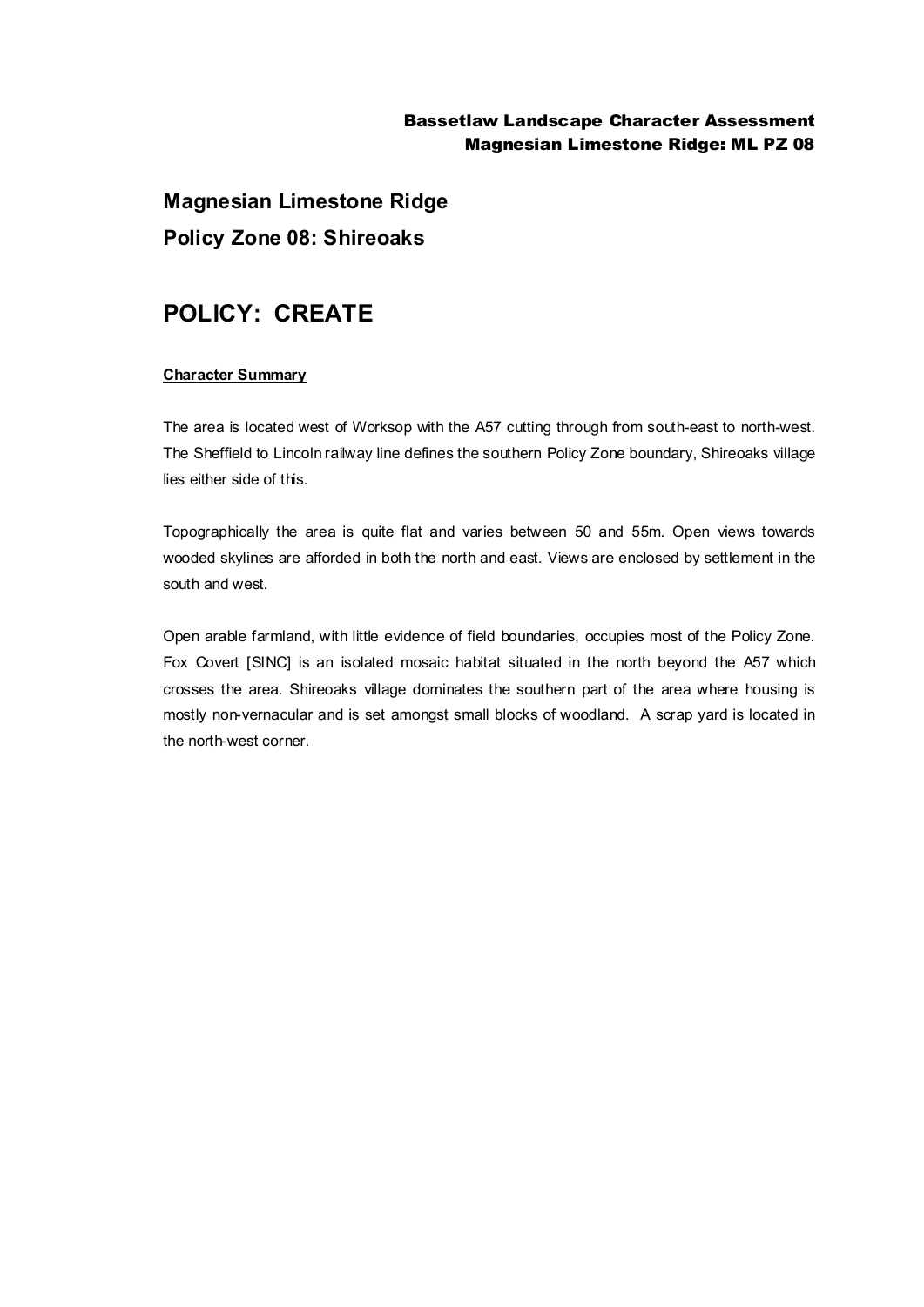# **Magnesian Limestone Ridge – Policy Zone 08: Shireoaks**

| <b>PHOTOGRAPH</b>                                                                                                                                                                                                                                                                                                                                                                                                                                                                                            | <b>CONTEXT</b>                                      |                                         |                                           |                              |
|--------------------------------------------------------------------------------------------------------------------------------------------------------------------------------------------------------------------------------------------------------------------------------------------------------------------------------------------------------------------------------------------------------------------------------------------------------------------------------------------------------------|-----------------------------------------------------|-----------------------------------------|-------------------------------------------|------------------------------|
|                                                                                                                                                                                                                                                                                                                                                                                                                                                                                                              | Policy Zone: ML PZ 08<br>Land Cover Parcells1: ML11 |                                         |                                           |                              |
|                                                                                                                                                                                                                                                                                                                                                                                                                                                                                                              | Condition                                           |                                         |                                           |                              |
|                                                                                                                                                                                                                                                                                                                                                                                                                                                                                                              | Good                                                | <b>REINFORCE</b>                        | <b>CONSERVE &amp;</b><br><b>REINFORCE</b> | CONSERVE                     |
|                                                                                                                                                                                                                                                                                                                                                                                                                                                                                                              | Moderate                                            | <b>CREATE &amp;</b><br><b>REINFORCE</b> | CONSERVE &<br>CREATE                      | CONSERVE &<br><b>RESTORE</b> |
|                                                                                                                                                                                                                                                                                                                                                                                                                                                                                                              | Poor                                                | <b>CREATE</b>                           | <b>RESTORE &amp;</b><br>CREATE            | <b>RESTORE</b>               |
| <b>CHARACTERISTIC FEATURES</b>                                                                                                                                                                                                                                                                                                                                                                                                                                                                               |                                                     |                                         |                                           |                              |
| Large scale open arable farmland with little or no field boundaries.<br>٠                                                                                                                                                                                                                                                                                                                                                                                                                                    |                                                     | Low                                     | Moderate                                  | High                         |
| Shireoaks village containing mostly non-vernacular dwellings but some are of the<br>$\bullet$<br>traditional style.<br>Isolated farmsteads.<br>٠                                                                                                                                                                                                                                                                                                                                                             |                                                     |                                         | Sensitivity                               |                              |
| Low tree coverage overall.                                                                                                                                                                                                                                                                                                                                                                                                                                                                                   |                                                     |                                         |                                           |                              |
| <b>LANDSCAPE ANALYSIS</b><br><b>Condition</b>                                                                                                                                                                                                                                                                                                                                                                                                                                                                | Condition                                           | <b>SUMMARY OF ANALYSIS</b>              |                                           | <b>Very Poor</b>             |
|                                                                                                                                                                                                                                                                                                                                                                                                                                                                                                              |                                                     |                                         |                                           |                              |
| The landscape condition is very poor. The pattern of elements within the Policy Zone is<br>incoherent with many detracting features, including the A57, Shireoaks village, a scrap yard,                                                                                                                                                                                                                                                                                                                     |                                                     |                                         |                                           |                              |
|                                                                                                                                                                                                                                                                                                                                                                                                                                                                                                              | Pattern of Elements:                                |                                         | Incoherent                                |                              |
| disused mineshafts and a railway. Overall this area is significantly interrupted visually.                                                                                                                                                                                                                                                                                                                                                                                                                   | Detracting Features:                                |                                         | Many                                      |                              |
| Arable farmland and housing dominate the majority of the Policy Zone. The field pattern is<br>largely lost, particularly in the north, due to intensive agricultural farming, and what little                                                                                                                                                                                                                                                                                                                | Visual Unity:                                       |                                         | Significantly Interrupted                 |                              |
| remains tends to be quite fragmented, although the hedgerow bounding the A57 is intact.<br>Buildings are mostly urban non-vernacular housing with the odd vernacular dwelling visible.                                                                                                                                                                                                                                                                                                                       | Ecological Integrity:                               |                                         | Weak                                      |                              |
| There are some modern commercial buildings and isolated farmsteads. The overall cultural<br>integrity is <b>poor</b> .                                                                                                                                                                                                                                                                                                                                                                                       | Cultural Integrity:                                 |                                         | Poor                                      |                              |
| Tree cover is generally low and comprises deciduous and mixed plantation woodland and<br>scrubby woodland blocks. Fox Covert [SINC] is an isolated mixed habitat within the area. A<br>fishing lake is evident within one of the wooded areas. The ecological integrity is described<br>as weak which gives a very weak habitat for wildlife/functional integrity. A visually<br>significantly interrupted area with a very weak functional integrity equates to a very poor<br>landscape condition overall. | Functional Integrity:                               |                                         | Very Weak                                 |                              |
| <b>Sensitivity</b>                                                                                                                                                                                                                                                                                                                                                                                                                                                                                           | <b>Sensitivity</b>                                  |                                         |                                           | <b>Very Low</b>              |
| Any features are indistinct of the Magnesian Limestone region and the continuity/time depth                                                                                                                                                                                                                                                                                                                                                                                                                  | Distinctiveness:                                    |                                         | Indistinct                                |                              |
| is described as recent [50 years] giving a very weak sense of place.                                                                                                                                                                                                                                                                                                                                                                                                                                         | Continuity:                                         |                                         | Recent                                    |                              |
| Views are open to the north towards higher ground and woodland beyond the Policy Zone<br>boundary whereas views towards the south are limited by housing, affording moderate<br>visibility. The scale of landform is apparent. A very weak sense of place combined with                                                                                                                                                                                                                                      | Sense of Place:                                     |                                         | Very Weak                                 |                              |
| moderate visibility results in very low landscape sensitivity.                                                                                                                                                                                                                                                                                                                                                                                                                                               | Landform:                                           |                                         | Apparent                                  |                              |
|                                                                                                                                                                                                                                                                                                                                                                                                                                                                                                              | <b>Extent of Tree Cover</b>                         |                                         | Intermittent                              |                              |
|                                                                                                                                                                                                                                                                                                                                                                                                                                                                                                              | Visibility:                                         |                                         | Moderate                                  |                              |
| <b>LANDSCAPE ACTIONS</b><br>Create                                                                                                                                                                                                                                                                                                                                                                                                                                                                           |                                                     |                                         |                                           |                              |

- · **Create** new hedgerows and restore existing, seek opportunities to recreate historic field pattern where feasible, contain new development within historic boundaries.
- · Seek opportunities to restore arable land to pasture.
- · Enhance tree cover and landscape planting generally to **create** increased visual unity and habitat across the Policy Zone.

#### *Built Features*

- · **Create** woodland to contain and soften built development, particularly commercial development, preferably in advance of development.
- · Conserve what remains of the rural character of the landscape by concentrating new small scale development around Shireoaks.
- · Conserve historic field pattern by containing new development within historic enclosed boundaries.
- · **Create** new development which respects the local built stone vernacular.
- Sensitive design and siting of new commercial buildings.